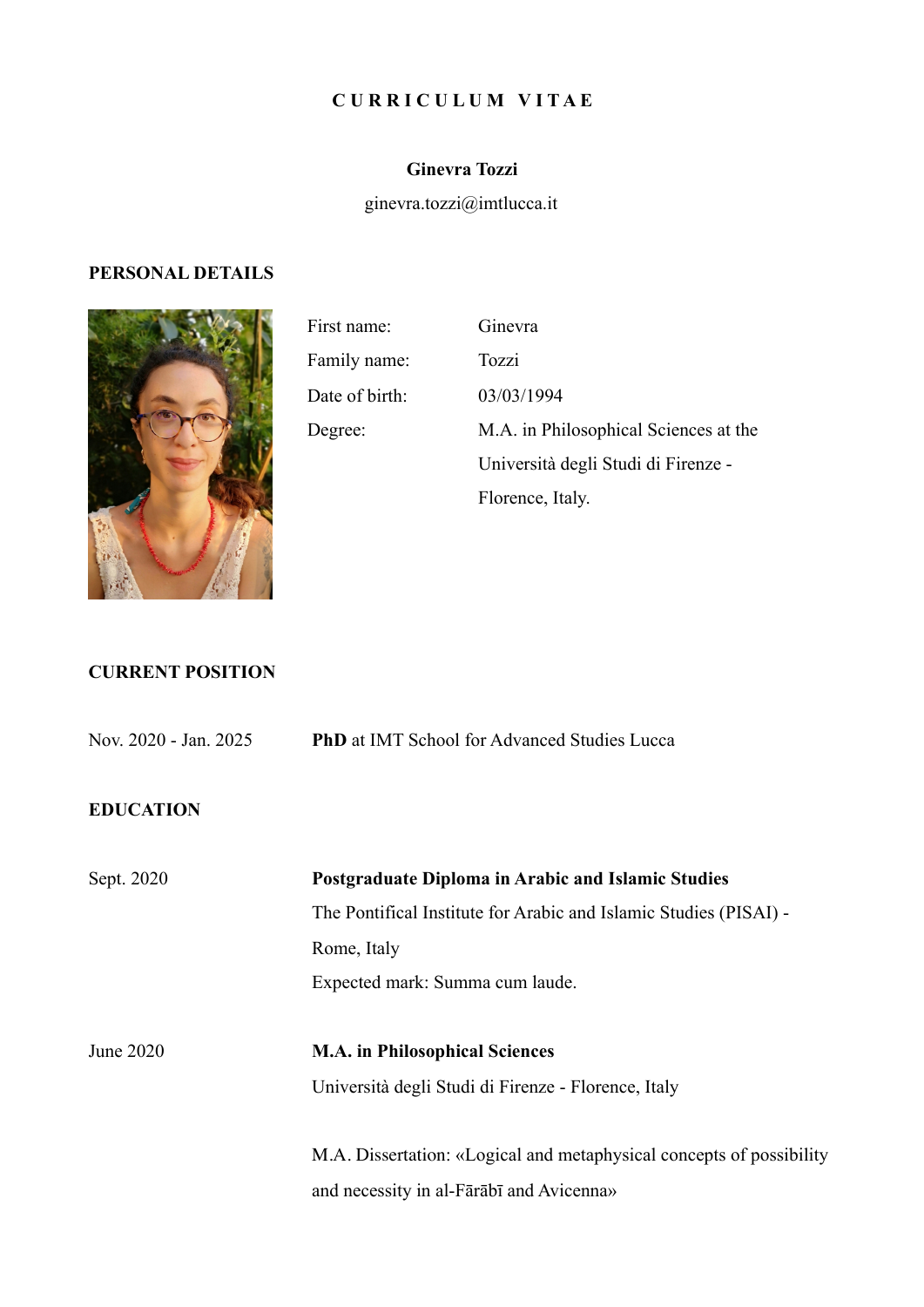*Dissertation defended on June 5th 2020*; mark: 110/110 Lode.

| Sept. 2018 - May 2019 | <b>Erasmus</b> + Exchange Program                                  |
|-----------------------|--------------------------------------------------------------------|
|                       | Université Bordeaux Montaigne - Bordeaux, France                   |
|                       | Philosophy; Corpus linguistics; Arabic history.                    |
|                       |                                                                    |
| Oct. 2017             | <b>B.A.</b> in Philosophy                                          |
|                       | Università degli Studi di Firenze - Florence, Italy                |
|                       | B.A. Dissertation: «Analysis of the plurality of worlds and of the |
|                       | counterpart theory in David K. Lewis»                              |
|                       | Dissertation defended on October $12^{th}$ 2017.                   |
|                       |                                                                    |
| June 2012             | High school diploma                                                |
|                       | Liceo Classico Galileo, Florence, Italy.                           |

## **LANGUAGE SKILLS**

- Italian: native speaker
- English: proficient
- French: proficient
- Ancient Greek and Latin: good
- Classical Arabic: good
- **Russian:** basic
- Spanish: basic.

## **DIGITAL SKILLS**

| Office suite             | Good command of Word, Outlook, Excel, Power Point. |
|--------------------------|----------------------------------------------------|
|                          |                                                    |
| Corpus analysis software | Good command of Tree Tagger, Python.               |